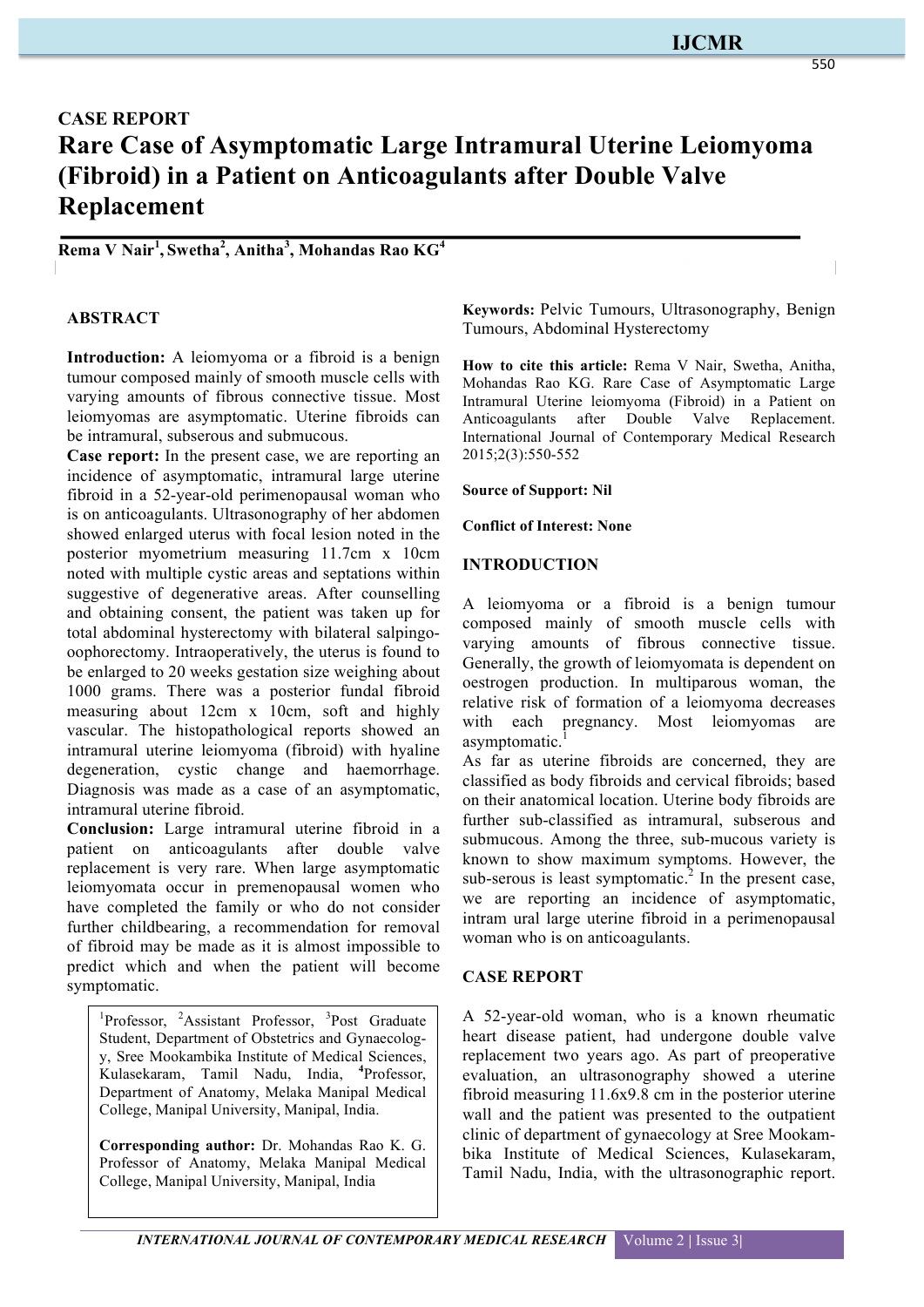Patient had neither complaints of abdominal pain and nor did she have any menstrual irregularities. She was a P2L2 who was menstruating regularly with normal flow.

On examination, her vitals were stable. Respiratory system examination was normal. During cardiovascular system examination prosthetic click was noted to be present. On abdominal examination, uterus was found to be enlarged to 20 weeks gestation size with smooth surface, firm consistency and transverse mobility.

On local examination, vulva was normal. Her uterine cervix and vagina were also normal. Bimanual examination showed bossing over the posterior uterine wall and in the region of right fornix.

A repeated ultrasonography of the abdomen showed enlarged uterus with focal lesion noted in the posterior myometrium measuring 11.7cm x 10cm noted with multiple cystic areas and septations within suggestive of degenerative areas. Bilateral ovaries were normal, seen posterior to uterus below the fibroid. There was no indication of ascites or pleural effusion. Report indicated a case of degenerative uterine myoma.

Her other routine investigation, reports were as follows: Hemoglobin–12.3g/dl; total blood count– 8,200 cells/mm3; differential count–N59% L31% E9% M1%; ESR – 11mm/hr; Blood group– B positive; RBS – 89mg/dl; Blood urea – 30mg/dl; Serum creatinine – 1mg/dl; Serum uric acid – 5.4mg/dl; Sodium – 139mmol/L; Potassium–.9

mmol/L; Chloride – 102mmol/L; HIV, HBSAg, VDRL – Negative; Thyroid profile – Normal; ECG– Normal; Cardiac ECHO – Normally functioning mitral and aortic prosthetic valve. Trivial MREF– 62%; INR (at the time of admission)  $-2.16$ ; Prothrombin time – 25.9 seconds; INR (before surgery)  $-0.90$ . The patient was on oral anticoagulants- Tab. ACITROM (ACENOCOUMAROL) 4mg OD.

After counselling and obtaining consent, the patient was taken up for total abdominal hysterectomy with bilateral salpingo-oophorectomy. Prior to the surgery, she was changed over to Inj. HEPARIN 5000 units intravenously, 6th hourly. After obtaining a normal INR (0.90), the surgery was performed. Intraoperatively the uterus is found to be enlarged to 20 weeks gestation size weighing about 1000 grams. There was a posterior fundal fibroid measuring about 12cm x 10cm, soft, highly vascular [Figure-1]. Both the uterine tubes with ovaries were below the level of the fibroid and grossly appeared normal. Postoperative period was uneventful.

The gross cut section of the fibroid showed a large amount of blood clot in side with lots of fibromuscular tissue [Figure-2]. The histopathological reports showed an intramural uterine leiomyoma (fibroid) with hyaline degeneration, cystic change and haemorrhage [Figure-3 and Figure-4]. A cervical intraepithelial neoplasia type I with nabothian cyst and chronic cervicitis was also observed. Otherwise, uterus was reported to be in weakly proliferative phase with normal uterine tubes and ovaries. However, there was also report of a paratubal simple cyst on right side.

Ultrasonographic, gross and histopathological observations of the mass confirmed the case as an intramural uterine fibroid.

# **DISCUSSION**

Leiomyoma or fibroids are one of the most common tumours of the uterus and female pelvis. Its true incidence is almost impossible to determine accurately. During post-mortem examinations, its frequency is quoted to be 50% which can be considered as reasonable.<sup>2</sup> Generally, most of the fibroids are asymptomatic. However, there are instances where the fibroids can lead to some symptoms like menstrual menorrhagia, metrorrhagia, abdominal pain and abdominal swelling.  $2^2$ 

Though most fibroids are asymptomatic and are discovered accidentally during pelvic examination and during ultrasonography ordered for some other reasons, there is a recommendation to remove asymptomatic large leiomyomata as it is impossible to predict which and when the patient will start developing symptoms. Hence, it is better to remove them when the patient has less operative risk and when the size usually is 12-14 weeks gestational size.

In the present case, the removal of fibroid was even more vital as the patient had undergone double (aortic and mitral) valve replacement and was on oral anticoagulants since last 2 years with an international normalised ratio (INR) of 2.16 with a fibroid of 18-20 weeks gravid uterus size. It is interesting to note here that in spite of being on anticoagulants for last 2 years, the patient with such a huge fibroid was totally asymptomatic. Although the INR value of this patient was less than that required for patient with double valve replacement (3-3.5 is considered normal), it was much higher than what is considered normal. It is one such rare case where an intramural uterine fibroid of size 12cm x10cm remained to be asymptomatic for more than 2 years.

As far as the management of asymptomatic fibroid is concerned, there is currently no evidence to substantiate performing hysterectomy for an asymptomatic leiomyoma for the sole purpose of alleviating the concern that it may become malignant.<sup>3</sup> Recent guidelines suggest that cases of asymptomatic women